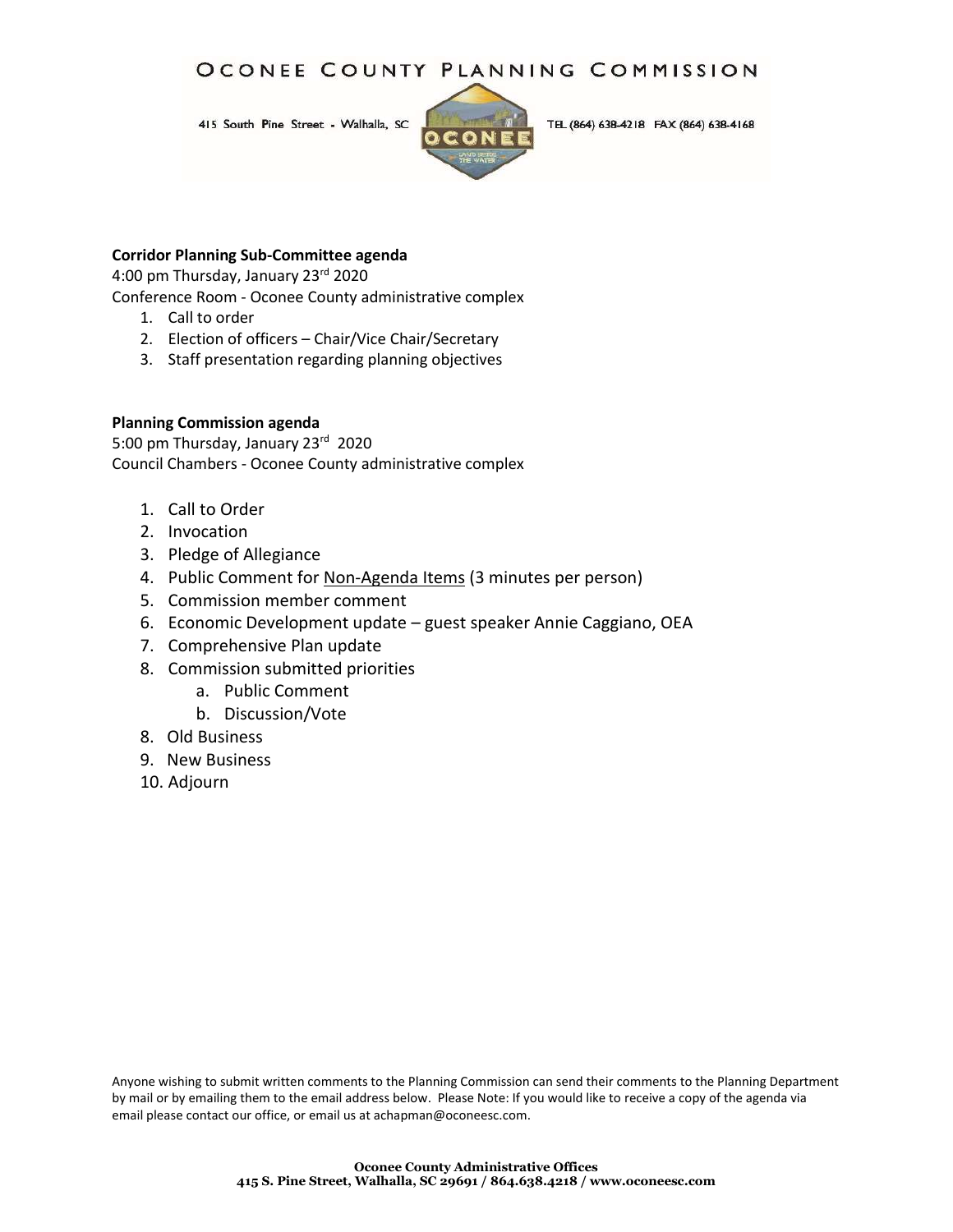## OCONEE COUNTY PLANNING COMMISSION

415 South Pine Street - Walhalla, SC



#### **Minutes**

6:00 pm- Monday, January 6, 2020 Council Chambers - Oconee County Administrative Complex

### **Members Present**

Frankie Pearson Mike Smith Gwen McPhail Alex Vassey Mike Johnson Stacy Lyles

### **Staff Present**

Adam Chapman Vivian Kompier

### **Media Present**

None

- 1. Call to Order Mr. Chapman called the meeting to order at 6:00pm
- 2. Invocation by Ms. Lyles
- 3. Pledge of Allegiance
- 4. Public Comment for Non-Agenda Items (3 minutes per person) Mr. Barnett wants to thank the Commission members that stand up for the community. <1% of the population showed up for the Comprehensive Plan outreach and the silent majority needs to represented and counted.

## 5. Election of Officers

- a. Chairman Mr. Smith nominated Ms. McPhail. Mr. Gramling nominated Mr. Johnson. The vote for Ms. McPhail prevailed 5/2.
- b. Vice-Chairman Ms. Lyles nominated Mr. Johnson, vote 3/4. Ms. McPhail nominated Mr. Pearson, vote 4/3 Mr. Pearson prevailed.
- c. Secretary Mr. Pearson nominated Mr. Chapman, vote 7/0.
- 6. Planning Commission Calendar
	- a. Discussion/Vote The 2020 calendar was presented and changing the time to 5:00pm was discussed.

Mr. Vassey made a motion to accept the calendar with the change in the start time to 5:00pm, Mr. Pearson seconded and it was approved 7/0.

7. Approval of minutes from 12.16.2019 Mr. Pearson made a motion to accept the minutes, and Mr. Vassey seconded. Approved 7/0.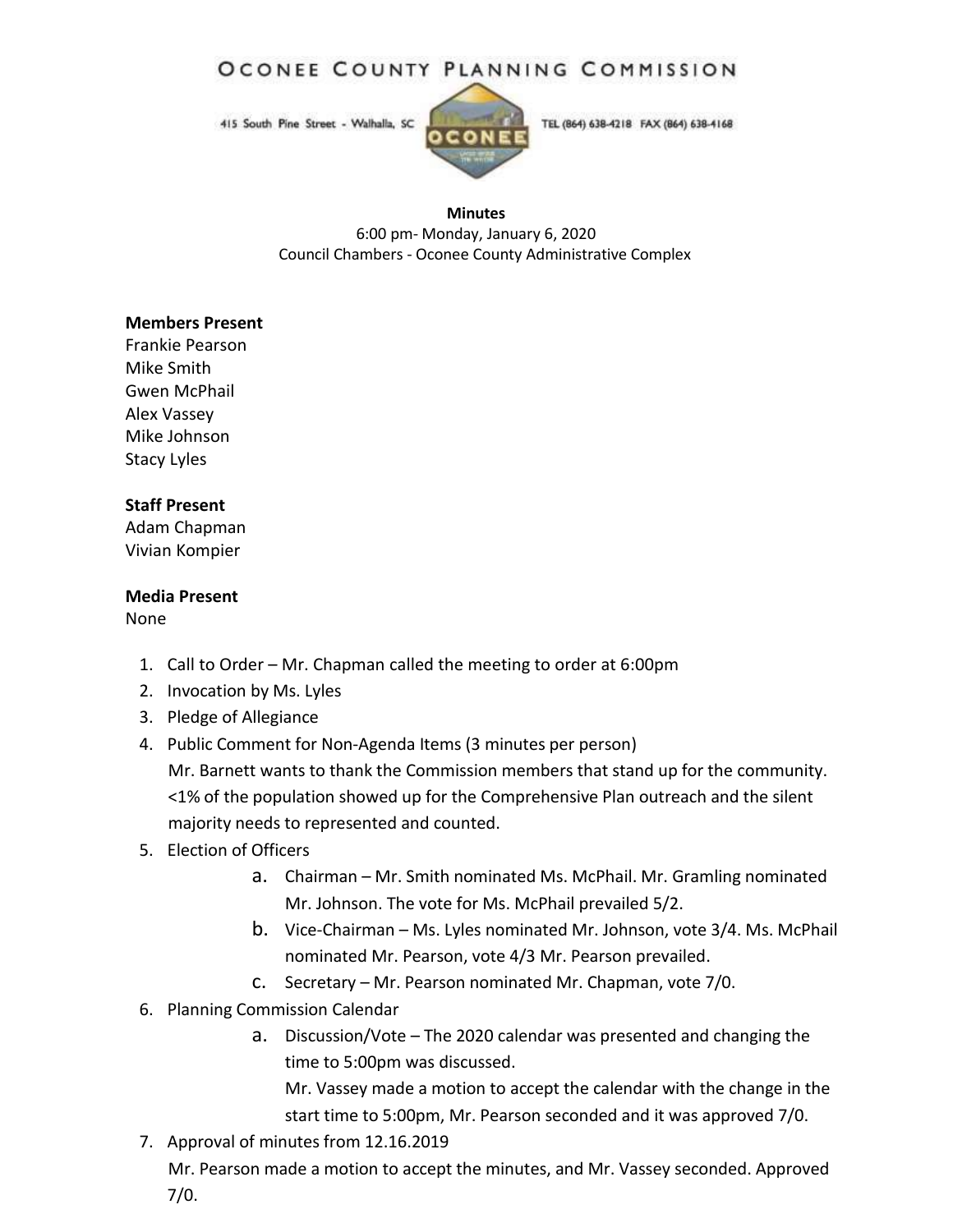- 8. Old Business None
- 9. New Business Mr. Smith asked how do the members add things to the Agenda? Ms. McPhail said to bring the information to herself or Mr. Chapman.

Mr. Smith then asked how are we going to set priorities for the year? Ms. McPhail will take suggestions from the Commission members and also take suggestions from Ms. Brock.

Ms. Lyles asked when will the Corridor subcommittee meet? Mr. Chapman asked the members of the subcommittee to meet a few minutes after this meeting to discuss.

10. Adjourn – The meeting was unanimously adjourned at 6:26pm.

Anyone wishing to submit written comments to the Planning Commission can send their comments to the Planning Department by mail or by emailing them to the email address below. Please Note: If you would like to receive a copy of the agenda via email please contact our office, or email us at [achapman@oconeesc.com.](mailto:achapman@oconeesc.com)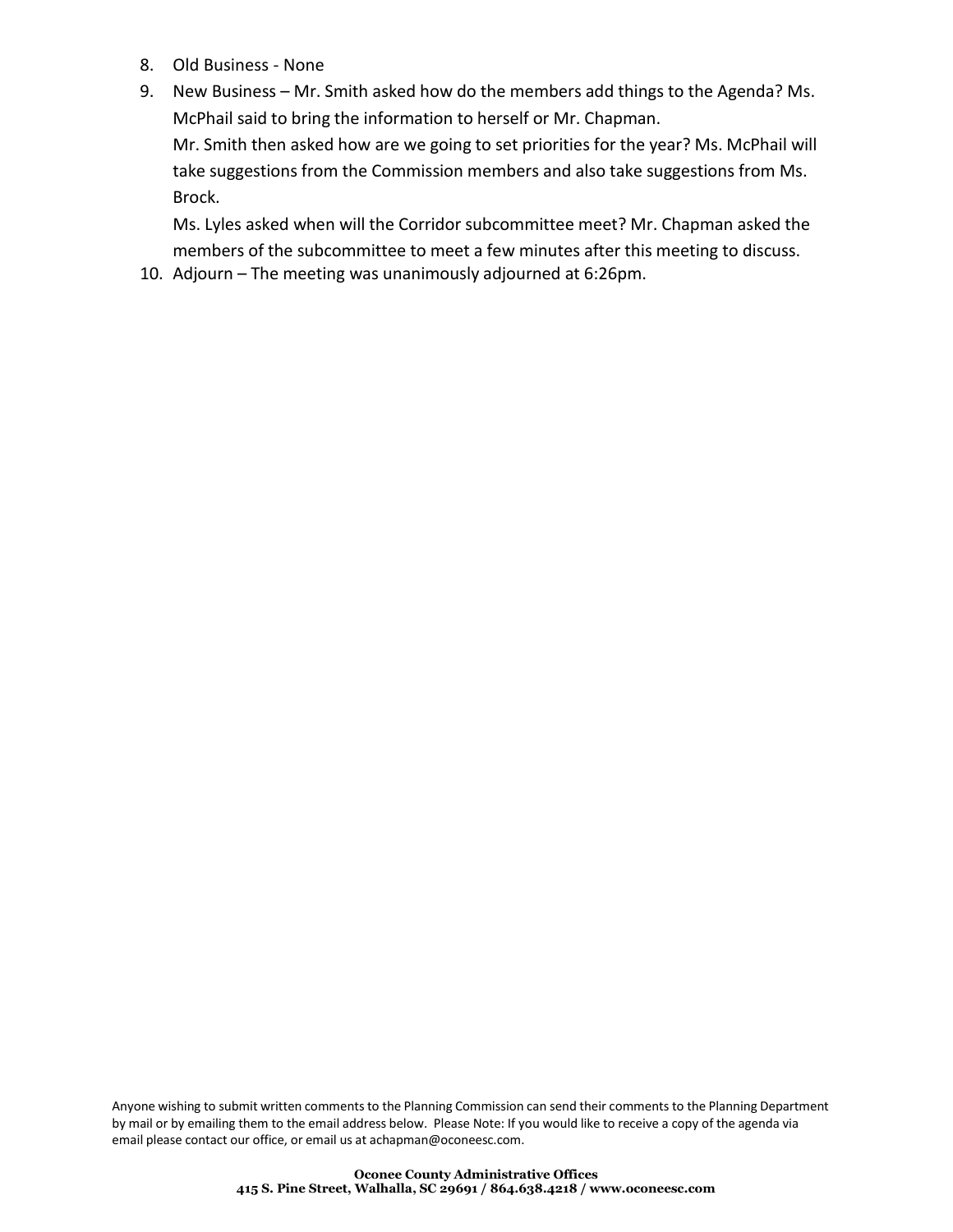

# **Oconee County Planning**

LAND-USE SITE-PLAN REVIEW **CODE ENFORCEMENT** 

## **Priorities suggested by Planning Commission members**

- 1. Affordable / Obtainable housing
- 2. Age-in-Place
- 3. Skills that local employers need being taught in our school system
- 4. Keep keeping up roads
- 5. Inform citizens about what the county accomplishes
- 6. Access to local healthy food
- 7. RV Park ordinance
- 8. Multifamily housing ordinance
- 9. Community/Group development standards
- 10.Junk Yard Ordinance
- 11.Riparian Protections
- 12.Sidewalks in public ROW